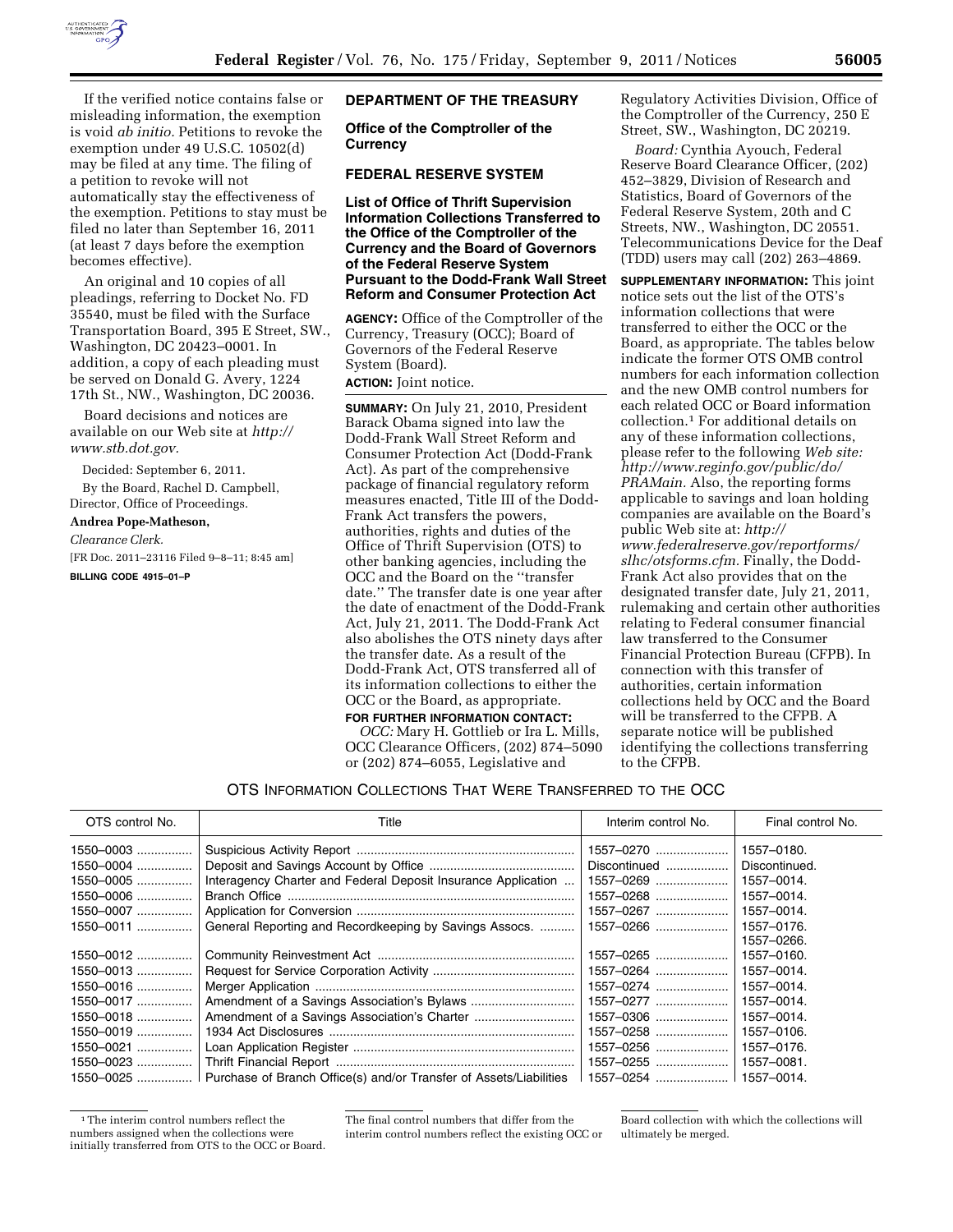۳

# OTS INFORMATION COLLECTIONS THAT WERE TRANSFERRED TO THE OCC—Continued

| OTS control No. | Title                                                                                                                                                     | Interim control No.     | Final control No.       |
|-----------------|-----------------------------------------------------------------------------------------------------------------------------------------------------------|-------------------------|-------------------------|
| 1550-0030       | Application For Issuance of Subordinated Debt Securities/Notice<br>of Issuance of Subordinated Debt or Mandatorily Redeemable<br>Preferred Stock.         | 1557-0276               | 1557-0014.              |
| 1550-0032       |                                                                                                                                                           | 1557-0272               | 1557-0014.              |
| 1550-0035       |                                                                                                                                                           | 1557-0273               | 1557-0120.              |
| 1550-0037       |                                                                                                                                                           | 1557-0262               | 1557-0140.              |
|                 |                                                                                                                                                           |                         |                         |
| 1550-0041       |                                                                                                                                                           | 1557-0263               | 1557-0180.              |
| 1550-0047       | Notice of Hiring or Indemnifying Senior Executive Officers or Di-<br>rectors.                                                                             | 1557-0261               | 1557-0014.              |
| 1550-0051       |                                                                                                                                                           | 1557-0260               | 1557-0014.              |
| 1550-0053       |                                                                                                                                                           | 1557-0253               | 1557-0014.              |
| 1550-0056       |                                                                                                                                                           | 1550-0308               | 1557-0014.              |
| 1550-0059       |                                                                                                                                                           | New Collection to be    | New Collection to be    |
|                 |                                                                                                                                                           |                         |                         |
|                 |                                                                                                                                                           | Added that is identical | Added that is identical |
|                 |                                                                                                                                                           | to that Transferred to  | to that Transferred to  |
|                 |                                                                                                                                                           | the FRB.                | the FRB.                |
| 1550-0062       |                                                                                                                                                           | 1557-0259               | 1557-0180.              |
| $1550 - 0066$   |                                                                                                                                                           | 1557-0271               | 1557-0014.              |
| 1550-0077       |                                                                                                                                                           | 1557-0275               | 1557-0014.              |
| 1550-0078       |                                                                                                                                                           | 1557-0278               | 1557-0190.              |
| 1550-0081       |                                                                                                                                                           | 1557-0279               | 1557-0200.              |
| 1550-0087       |                                                                                                                                                           | 1557-0280               | 1557-0014.              |
| 1550-0088       |                                                                                                                                                           | 1557-0281               | 1557-0202.              |
|                 |                                                                                                                                                           |                         |                         |
| 1550-0092       |                                                                                                                                                           | 1557-0282               | 1557-0176.              |
| 1550-0094       | Financial Management Policies-Interest Rate Risk                                                                                                          | 1557-0299               | 1557-0299.              |
| 1550-0095       |                                                                                                                                                           | 1557-0301               | 1557-0301.              |
| 1550-0096       |                                                                                                                                                           | Discontinued            | Discontinued.           |
| 1550-0103       |                                                                                                                                                           | 1557-0302               | 1557-0216.              |
| 1550-0104       | Interagency Guidance on Asset Securitization Activities                                                                                                   | 1557-0303               | 1557-0217.              |
| 1550-0105       |                                                                                                                                                           | 1557-0284               | 1557-0219.              |
| 1550-0106       | Consumer Protection for Depository Institution Sales of Insurance                                                                                         | 1557-0283               | 1557-0220.              |
| 1550-0109       | Recordkeeping and Confirmation Requirements for Securities<br>Transactions.                                                                               | 1557-0304               | 1557-0142.              |
| 1550-0110       | Interagency Guidance on Response Programs for Unauthorized<br>Access to Customer Information and Customer Notice.                                         | 1557-0295               | 1557-0227.              |
| 1550-0111       | Statement on Sound Practices Concerning Elevated Risk Com-<br>plex Structured Finance Activities.                                                         | 1557-0300               | 1557-0229.              |
| 1550-0112       | Fair Credit Reporting Affiliate Marketing Regulations                                                                                                     | 1557-0297               | 1557-0230.              |
| 1550-0113       | Identity Theft Red Flags and Address Discrepancies under the<br>Fair and Accurate Credit Transactions Act of 2003.                                        | 1557-0305               | 1557-0237.              |
| 1550-0115       | Risk-Based Capital Standards: Advanced Capital Adequacy<br>Framework.                                                                                     | 1557-0288               | 1557-0234.              |
| 1550-0118       | Transfer Agency Registration and Amendment Form                                                                                                           | 1557-0298               | 1557-0124.              |
| 1550-0119       | Procedures to Enhance the Accuracy and Integrity of Information<br>Furnished to Consumer Reporting Agencies under Section 312<br>of the FACTA.            | 1557-0296               | 1557-0238.              |
| 1550-0120       | Advanced Capital Adequacy Framework Regulatory Reporting<br>Requirements.                                                                                 | 1557-0294               | 1557-0239.              |
| 1550-0121       | Survey of Information Sharing Practices with Affiliates                                                                                                   | Discontinued            | Discontinued.           |
| 1550-0122       | Unfair or Deceptive Acts or Practices Disclosures                                                                                                         | 1557-0293               | 1557-0293.              |
| 1550-0123       | Application and Termination Notice for Municipal Securities Deal-                                                                                         | 1557-0307               | 1557-0184.              |
|                 | er Principal or Representatives.                                                                                                                          |                         |                         |
| 1550-0125       | Supervisory Guidance: Supervisory Review of Capital Adequacy<br>(Pillar 2) Related to the Implementation of the Basel II Ad-<br>vanced Capital Framework. | 1557-0292               | 1557-0242.              |
| 1550-0126       |                                                                                                                                                           | 1557-0291               | 1557-0232.              |
|                 |                                                                                                                                                           |                         |                         |
| 1550-0127       |                                                                                                                                                           | 1557-0290               | 1557-0243.              |
| 1550-0128       |                                                                                                                                                           | 1557-0289               | 1557–0244.              |
| 1550-0129       |                                                                                                                                                           | 1557-0287               | 1557-0245.              |
| 1550-0130       | Reverse Mortgage Products-Guidance for Managing Compliance<br>and Reputation Risks.                                                                       | 1557-0285               | 1557-0246.              |

# OTS INFORMATION COLLECTIONS THAT WERE TRANSFERRED TO THE BOARD

| OTS control No. | Title                                                           | Interim control<br>No. | Final control<br>No. |
|-----------------|-----------------------------------------------------------------|------------------------|----------------------|
|                 |                                                                 | 7100-0335              | 7100-0335            |
|                 | Savings Associations Holding Company Application                | 7100-0336              | 7100-0336            |
|                 | Savings and Loan Holding Company Registration Statement-H-(b)10 | 7100-0337              | 7100-0337            |
|                 |                                                                 | 7100-0339              | 7100-0339            |